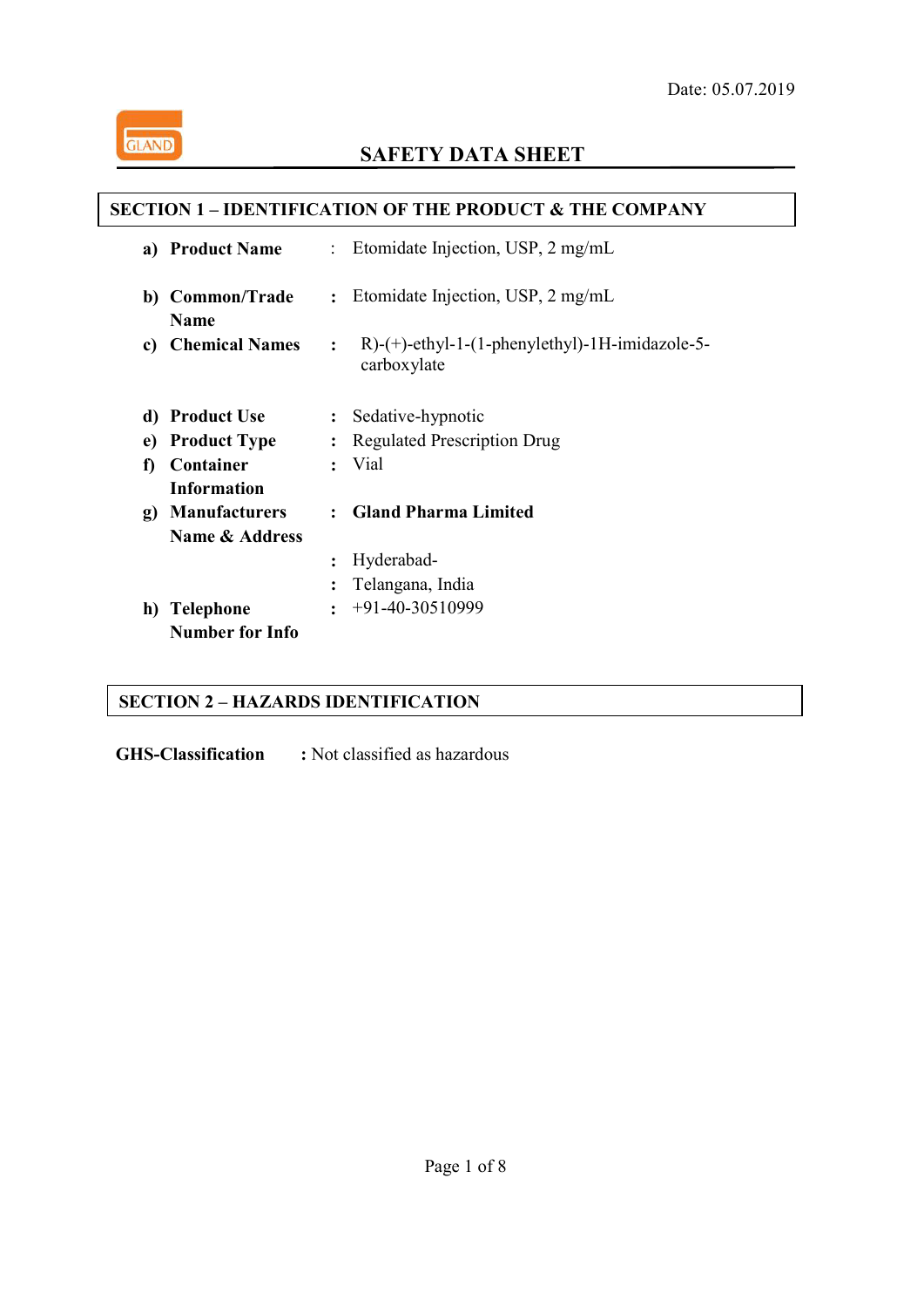| (b) Common<br>Name / Synonym | % Composition or<br>other measure | $(c)$ CAS No. | (d) Impurities /<br><b>Stabilizing</b><br><b>Additives</b> |
|------------------------------|-----------------------------------|---------------|------------------------------------------------------------|
| Etomidate                    | $2$ mg/mL                         | 33125-97-2    | N/A                                                        |
| Propylene glycol             | $0.35$ mL                         | $57 - 55 - 6$ | N/A                                                        |
| Water                        | q.s. for mL                       | 7732-18-5     | N/A                                                        |

## SECTION 3 – COMPOSITION/INFORMATION ON INGREDIENTS

## SECTION 4 – FIRST AID MEASURES

| <b>Skin Contact :</b>        |                      | Remove from source of exposure. Flush with copious amounts of water.<br>If irritation persists or signs of toxicity occur, seek medical attention.<br>Provide symptomatic/supportive care as necessary. |
|------------------------------|----------------------|---------------------------------------------------------------------------------------------------------------------------------------------------------------------------------------------------------|
| <b>Eye Contact</b>           | $\ddot{\phantom{a}}$ | Remove from source of exposure. Flush with copious amounts of water.<br>If irritation persists or signs of toxicity occur, seek medical attention.<br>Provide symptomatic/supportive care as necessary. |
| <b>Inhalation</b>            |                      | Remove from source of exposure. If signs of toxicity occur, seek medical<br>attention. Provide symptomatic/supportive care as necessary.                                                                |
| Ingestion                    |                      | Remove from source of exposure. If signs of toxicity occur, seek medical<br>attention. Provide symptomatic/supportive care as necessary                                                                 |
| <b>Notes to</b><br>Physician |                      | See patient package insert in shipping carton for complete information.                                                                                                                                 |

# SECTION 5 – FIRE FIGHTING MEASURES

| a) Extinguishing Media                       | As with any fire, use extinguishing media appropriate for primary<br>cause of fire.                                                                             |
|----------------------------------------------|-----------------------------------------------------------------------------------------------------------------------------------------------------------------|
| b) Protection during<br><b>Fire Fighting</b> | No special provisions required beyond normal firefighting<br>equipment such as flame and chemical resistant clothing and self-<br>contained breathing apparatus |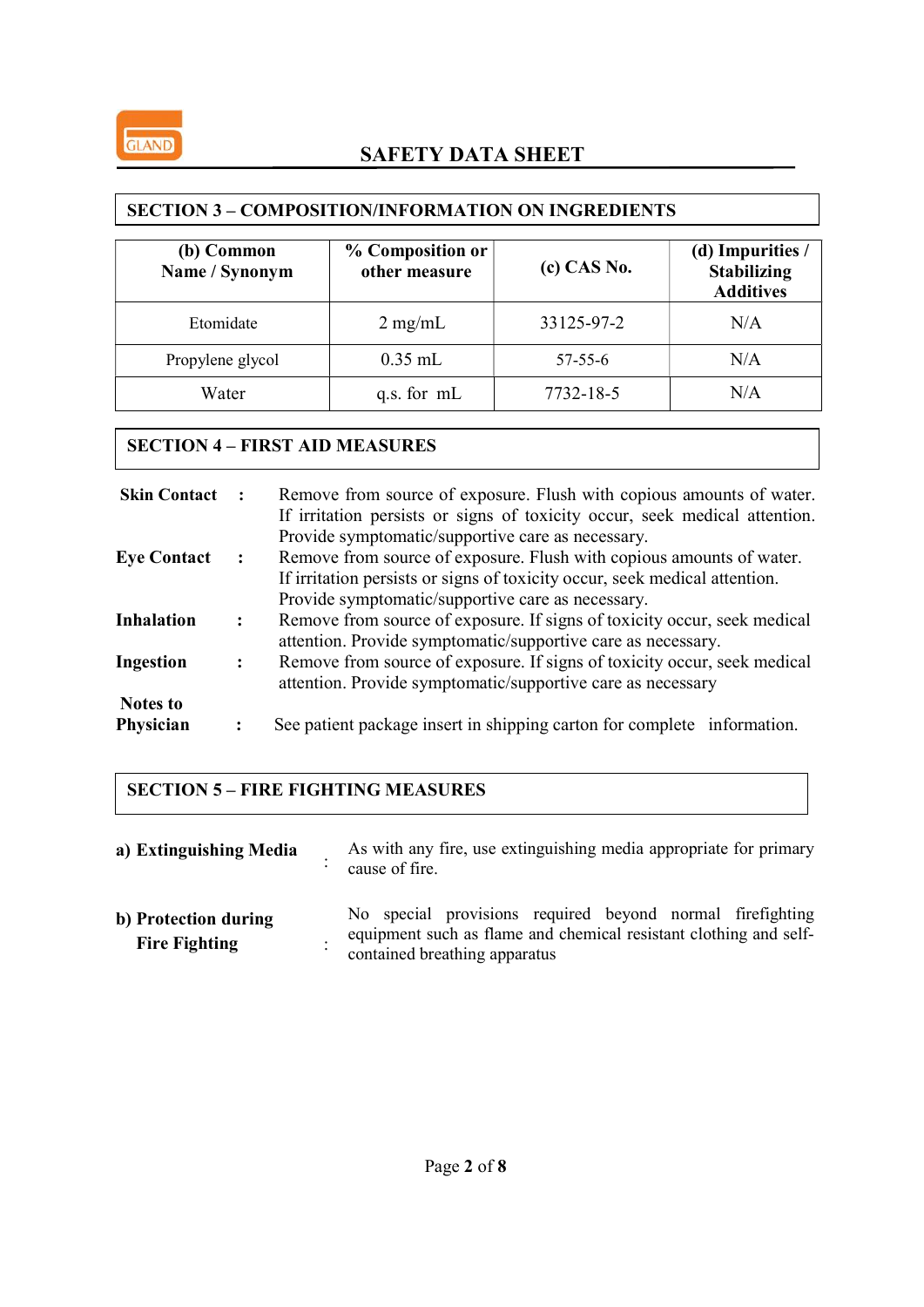

#### SECTION 6 – ACCIDENTAL RELEASE MEASURES

| Personal<br><b>Precautions</b>             | $\ddot{\cdot}$       | Personnel involved in clean-up should wear appropriate personal protective<br>equipment. Minimize exposure                     |
|--------------------------------------------|----------------------|--------------------------------------------------------------------------------------------------------------------------------|
| <b>Environmental</b><br><b>Precautions</b> | $\ddot{\phantom{a}}$ | Place waste in an appropriately labeled, sealed container for disposal. Care<br>should be taken to avoid environmental release |
| Clean Up<br><b>Methods</b>                 |                      | Contain the source of spill if it is safe to do so. Collect spill with absorbent<br>material. Clean spill area thoroughly.     |

#### SECTION 7 – HANDLING AND STORAGE

|                   | General Handling : Gloves mask and goggles are recommended during handling.                 |
|-------------------|---------------------------------------------------------------------------------------------|
| <b>Storage</b>    | Protect from light. Store at $20^{\circ}$ -25 $^{\circ}$ C (68 $^{\circ}$ -77 $^{\circ}$ F) |
| <b>Conditions</b> | (See USP controlled room temperature).                                                      |

## SECTION 8 – EXPOSURE CONTROLS/ PERSONAL PROTECTION

#### (a) Exposure Limits

| .                |                                                                                            |
|------------------|--------------------------------------------------------------------------------------------|
| Compound         | <b>Exposure Limit</b>                                                                      |
| Etomidate        | OEB 4 (control exposure to the range of $\log/m^3$ to<br>$\langle 10\text{ug/m}^3 \rangle$ |
| Propylene Glycol | AIHA WEEL<br>$10 \text{ mg/m}^3$ 8 hr TWA                                                  |

#### (b) Engineering Controls

Engineering controls should be used as the primary means to control exposures. General room ventilation is adequate unless the process generates dust, mist or fumes. Keep airborne contamination levels below the exposure limits listed above in this section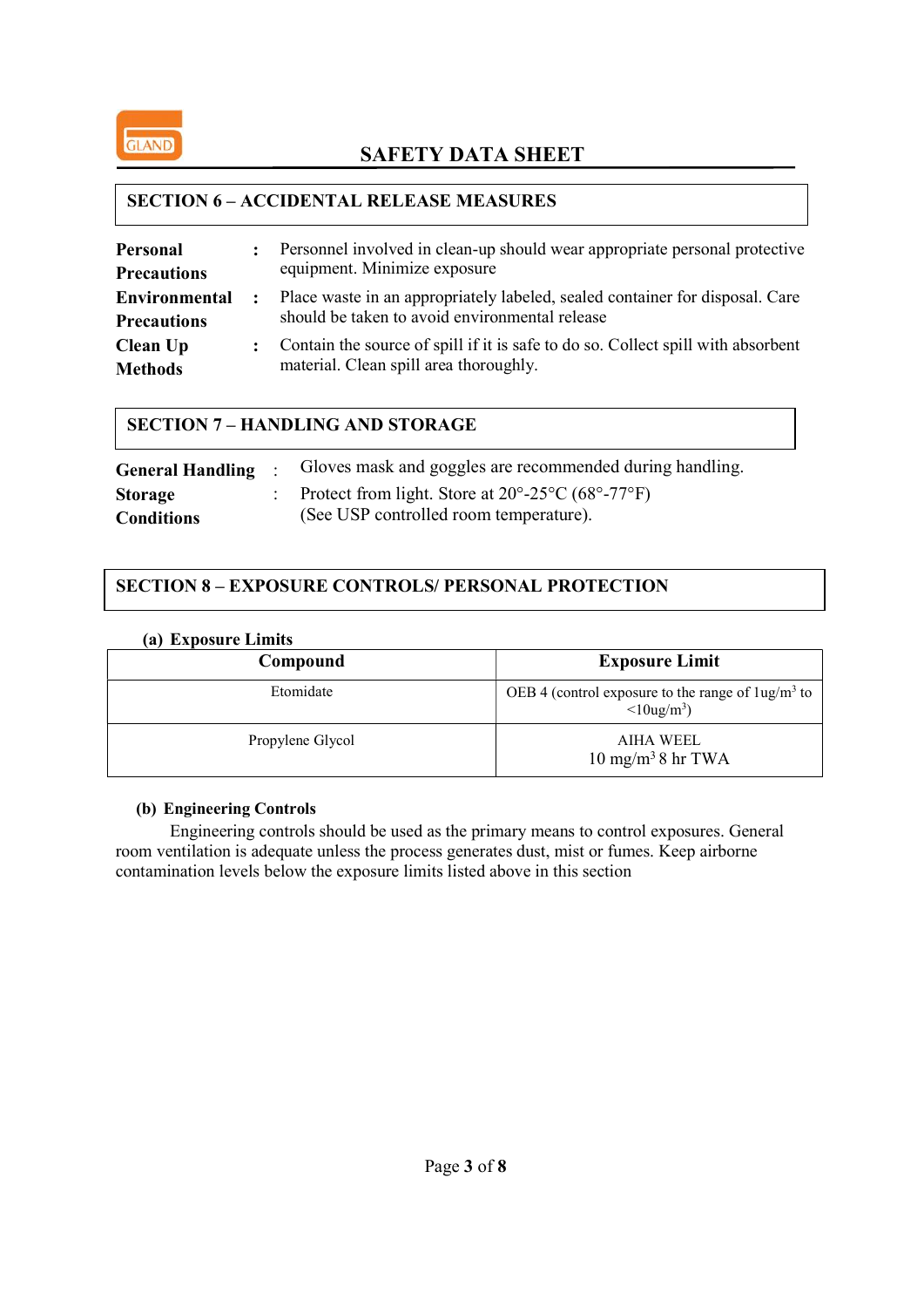

#### Individual Protection Measures

|             |                | Under normal conditions of use, if the applicable Occupational Exposure<br>Limit (OEL) is exceeded, wear an appropriate respirator with a protection                                                                                                                |
|-------------|----------------|---------------------------------------------------------------------------------------------------------------------------------------------------------------------------------------------------------------------------------------------------------------------|
| Respirators | $\ddot{\cdot}$ | factor sufficient to control exposures to below the OEL (e.g. particulate<br>respirator with a full mask, P3 filter).                                                                                                                                               |
|             |                | (Respirators must meet the standards in accordance with EN136, EN143,<br>ASTM F2704-10 or international equivalent.).                                                                                                                                               |
| Skin        | $\ddot{\cdot}$ | Impervious disposable protective clothing is recommended if skin contact<br>with drug product is possible and for bulk processing operations. (Protective<br>clothing must meet the standards in accordance with EN13982, ANSI 103 or<br>international equivalent.) |
| Eyes        |                | Wear safety glasses or goggles if eye contact is possible. (Eye protection<br>must meet the standards in accordance with EN166, ANSI Z87.1 or<br>international equivalent.)                                                                                         |

## SECTION 09 – PHYSICAL AND CHEMICAL PROPERTIES

| a)         | <b>Appearance/Description</b>                                 |                | A clear, colorless solution                                                  |
|------------|---------------------------------------------------------------|----------------|------------------------------------------------------------------------------|
| $b$        | Odor                                                          | $\cdot$        | No data available                                                            |
| c)         | <b>Odor Threshold</b>                                         | $\cdot$        | No data available                                                            |
| d)         | pН                                                            |                | $4.0 - 7.0$                                                                  |
| $\epsilon$ | <b>Melting Point:</b>                                         |                | Not available                                                                |
| f)         | <b>Initial Boiling Point:</b>                                 | $\bullet$      | Not available                                                                |
| <b>g)</b>  | <b>Flash Point</b>                                            |                | Not available                                                                |
| h)         | <b>Upper Lower Flammability or</b><br><b>Explosion Limits</b> | $\bullet$      | Not available                                                                |
| i)         | <b>Relative Density</b>                                       | $\ddot{\cdot}$ | Not available                                                                |
| j)         | Solubility(ies)                                               | $\cdot$        | In soluble in water, Freely soluble in<br>alcohol and in methylene chloride. |
| $\bf k)$   | <b>Partition Coefficient: n-</b><br>octanol/water             |                | Not available                                                                |
|            | <b>Viscosity</b>                                              |                | Not available                                                                |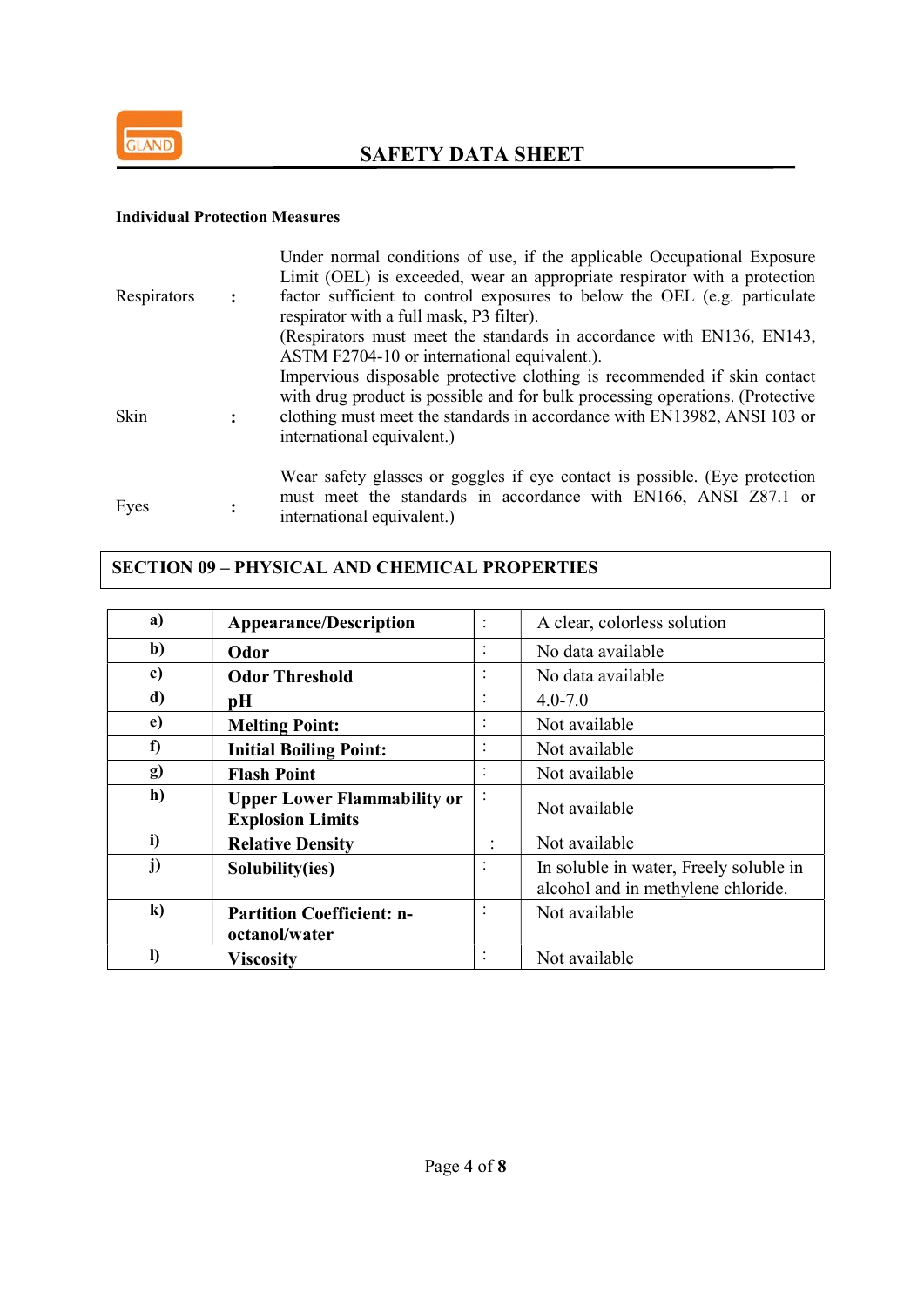

#### SECTION 10 - STABILITY AND REACTIVITY

| a) | Reactivity                      | Not determined                                   |
|----|---------------------------------|--------------------------------------------------|
|    |                                 |                                                  |
| b) | <b>Chemical Stability</b>       | Stable under normal conditions of use.           |
| c) | <b>Possibility of Hazardous</b> | Not determined                                   |
|    | <b>Reactions</b>                |                                                  |
| d) | <b>Conditions to Avoid</b>      | Fine particles (such as dust and mists) may fuel |
|    |                                 | fires/explosions                                 |
| e) | <b>Incompatible Materials</b>   | As a precautionary measure, keep away from       |
|    |                                 | strong oxidizers                                 |
| f  | <b>Hazardous Decomposition</b>  | Not determined. During thermal decomposition,    |
|    | <b>Products</b>                 | it may be possible to generate irritating vapors |
|    |                                 | and/or toxic fumes of carbon oxides and          |
|    |                                 | nitrogen oxides.                                 |

# SECTION 11 – TOXICOLOGICAL INFORMATION

| a) | <b>Likely Routes of Exposure</b>                                                   | Ingestion, inhalation, skin and eyes.                                                                                                                                                  |  |  |
|----|------------------------------------------------------------------------------------|----------------------------------------------------------------------------------------------------------------------------------------------------------------------------------------|--|--|
| b) | Symptoms related to the<br>physical, chemical and<br>toxicological characteristics | Overdosage may occur from too rapid or<br>repeated injections. Too rapid injection may<br>be followed by a fall in blood pressure. No<br>adverse cardiovascular or respiratory effects |  |  |
|    |                                                                                    | attributable to etomidate overdose<br>have been reported                                                                                                                               |  |  |
| c) | Delayed and immediate effects and                                                  | Short Term Exposure: Active ingredient                                                                                                                                                 |  |  |
|    | also chronic effects from short and                                                | may be harmful if swallowed.                                                                                                                                                           |  |  |
|    | long term exposure                                                                 | <b>Long Term Exposure:</b>                                                                                                                                                             |  |  |
|    |                                                                                    | Repeat-dose studies in animals have shown a                                                                                                                                            |  |  |
|    |                                                                                    | potential to cause adverse effects on the                                                                                                                                              |  |  |
|    |                                                                                    | Developing fetus.                                                                                                                                                                      |  |  |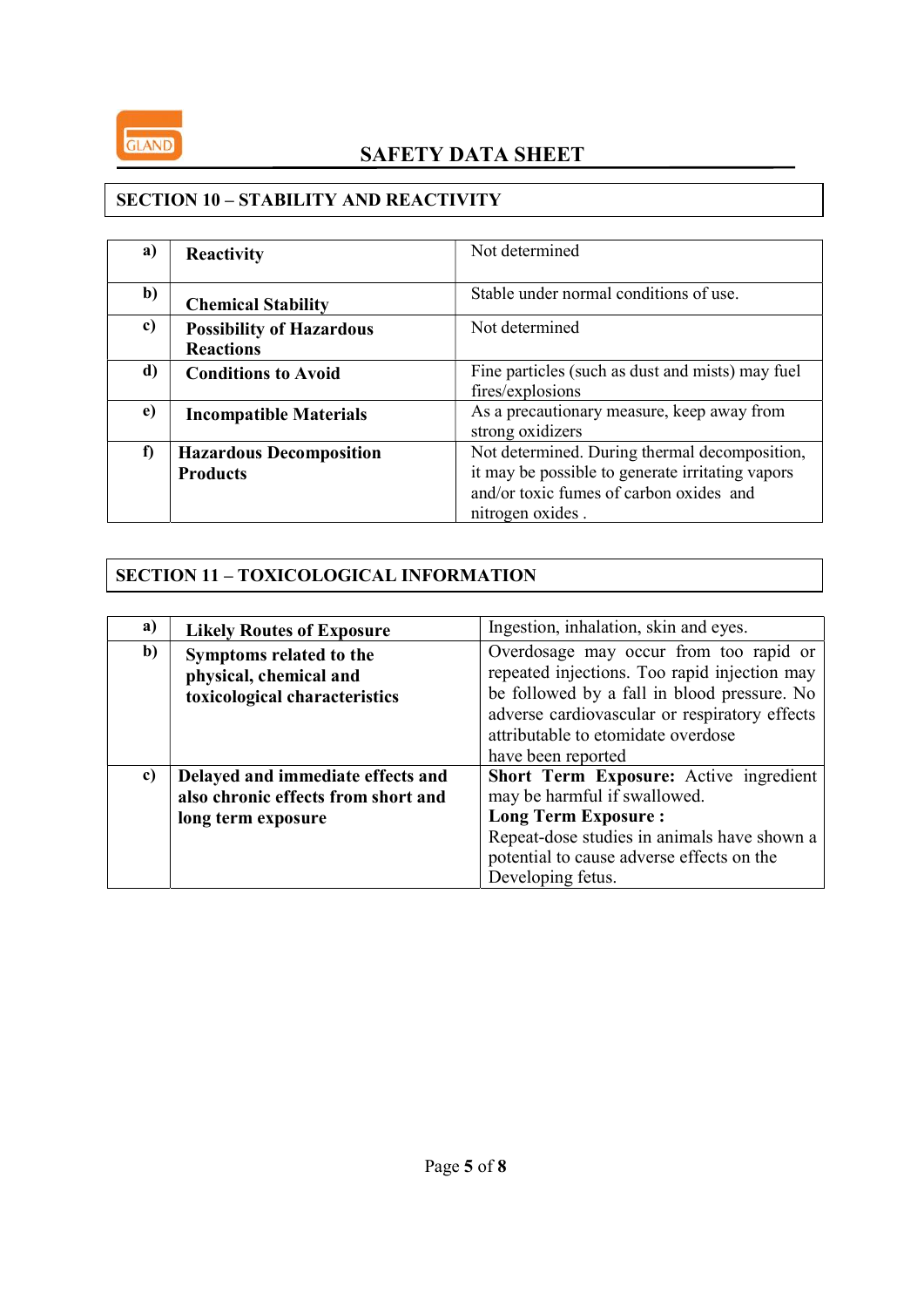

| Ingredient<br>(s)   | Percent | <b>Test Type</b> | <b>Route of</b><br><b>Administr</b><br>ation | Value                  | <b>Units</b>   | <b>Species</b> |
|---------------------|---------|------------------|----------------------------------------------|------------------------|----------------|----------------|
| Etomidate           | 100     | LD50             | Intravenou<br>S                              | 20.4, 14.8<br>29.5     | mg/kg<br>mg/kg | Rat<br>Mouse   |
| Propylene<br>Glycol | 100     | LD50             | Intravenou<br>S<br>Intravenou<br>S           | 6423-6800<br>6630-8000 | mg/kg<br>mg/kg | Rat<br>Mouse   |

# SECTION 12 – ECOLOGICAL INFORMATION

| a)            | <b>Ecotoxicity</b>                | Not determined for product LC50(96 hr) = $0.48$<br>mg/L in Bluegill (Lepomis macrochirus) for<br>etomidate LC50(96 hr) = $51,600$ mg/L in rainbow<br>trout for propylene glycol LC50(48 hr) = $34,400$ -<br>43,500 mg/L in Daphnia magna for propylene<br>glycol EC50(14 day) = 19,000 mg/L in algae for<br>propylene glycol |
|---------------|-----------------------------------|------------------------------------------------------------------------------------------------------------------------------------------------------------------------------------------------------------------------------------------------------------------------------------------------------------------------------|
| b)            | Persistence and,<br>degradability | Not determined for product.<br>Propylene glycol was reported to be 100%<br>biodegradable after 24-hours in activated sludge.                                                                                                                                                                                                 |
| $\mathbf{c})$ | <b>Bioaccumulative potential</b>  | Not available.                                                                                                                                                                                                                                                                                                               |
| $\mathbf{d}$  | <b>Mobility in soil</b>           | Not available                                                                                                                                                                                                                                                                                                                |
| e)            | <b>Other Adverse Effects</b>      | Not available                                                                                                                                                                                                                                                                                                                |

# SECTION 13 – DISPOSAL CONSIDERATIONS

Waste Disposal: Disposal should be performed in accordance with the federal, state or local regulatory requirements.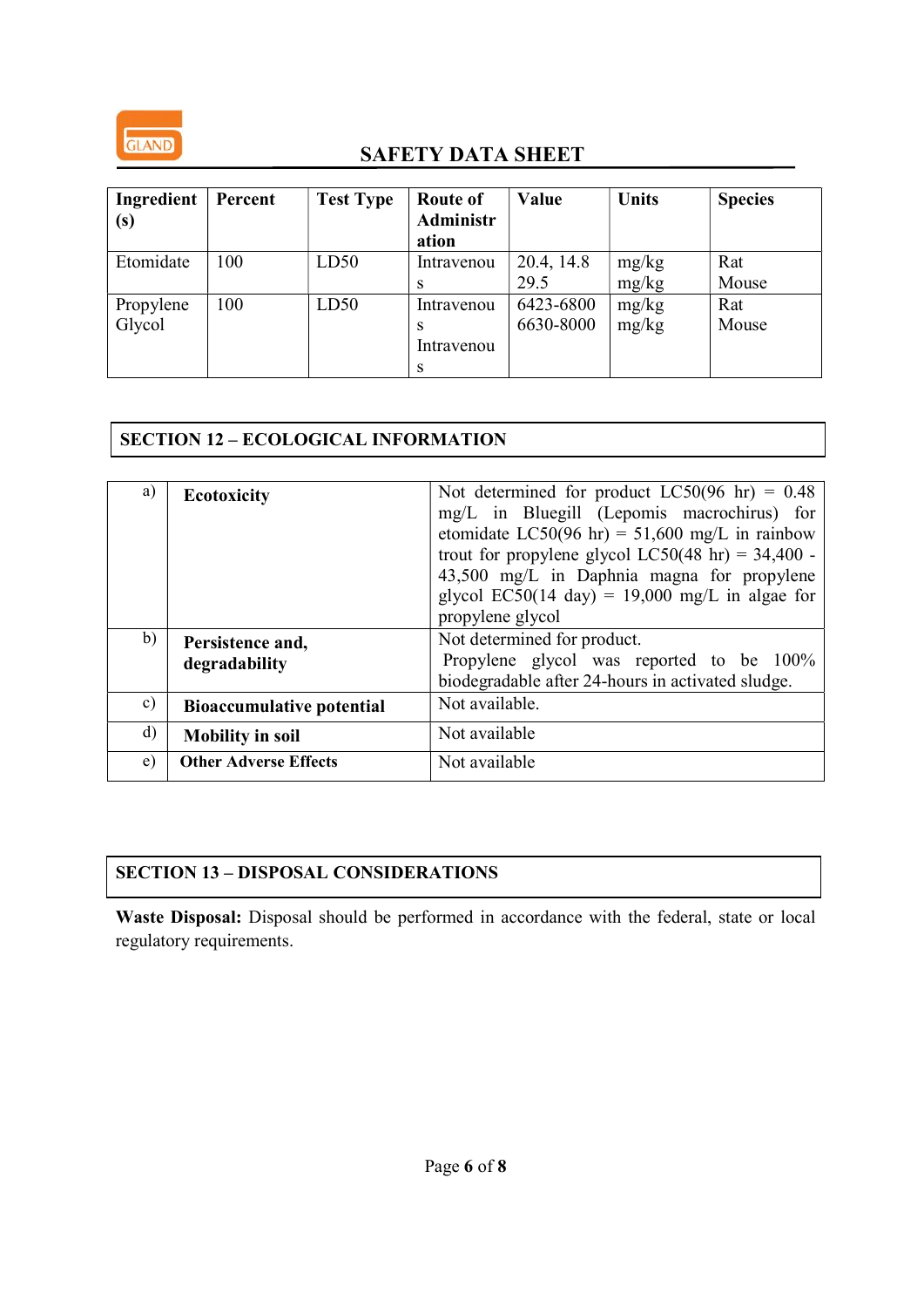

#### SECTION 14 – TRANSPORTATION INFORMATION

Transport within user's premises: always transport in closed containers that are upright and secure. Ensure that persons transporting the product know what to do in the event of an accident or spillage.

## SECTION 15 – REGULATORY INFORMATION

Below is selected regulatory information chosen primarily for possible Gland usage. This section is not a complete analysis or reference to all applicable regulatory information. Please consider all applicable laws and regulations for your country/state.

#### U.S. Regulations:

TSCA: Not available CERCLA: Not available SARA 302: Not available SARA 313: Not available

## SECTION 16 – OTHER INFORMATION

As of the date of issuance, we are providing available information relevant to the handling of this material in the workplace. All information contained herein is offered with the good faith belief that it is accurate. THIS SAFETY DATA SHEET SHALL NOT BE DEEMED TO CREATE ANY WARRANTY OF ANY KIND (INCLUDING WARRANTY OF MERCHANTABILITY OR FITNESS FOR A PARTICULAR PURPOSE). In the event of an adverse incident associated with this material, this safety data sheet is not intended to be a substitute for consultation with appropriately trained personnel. Nor is this safety data sheet intended to be a substitute for product literature which may accompany the finished product.